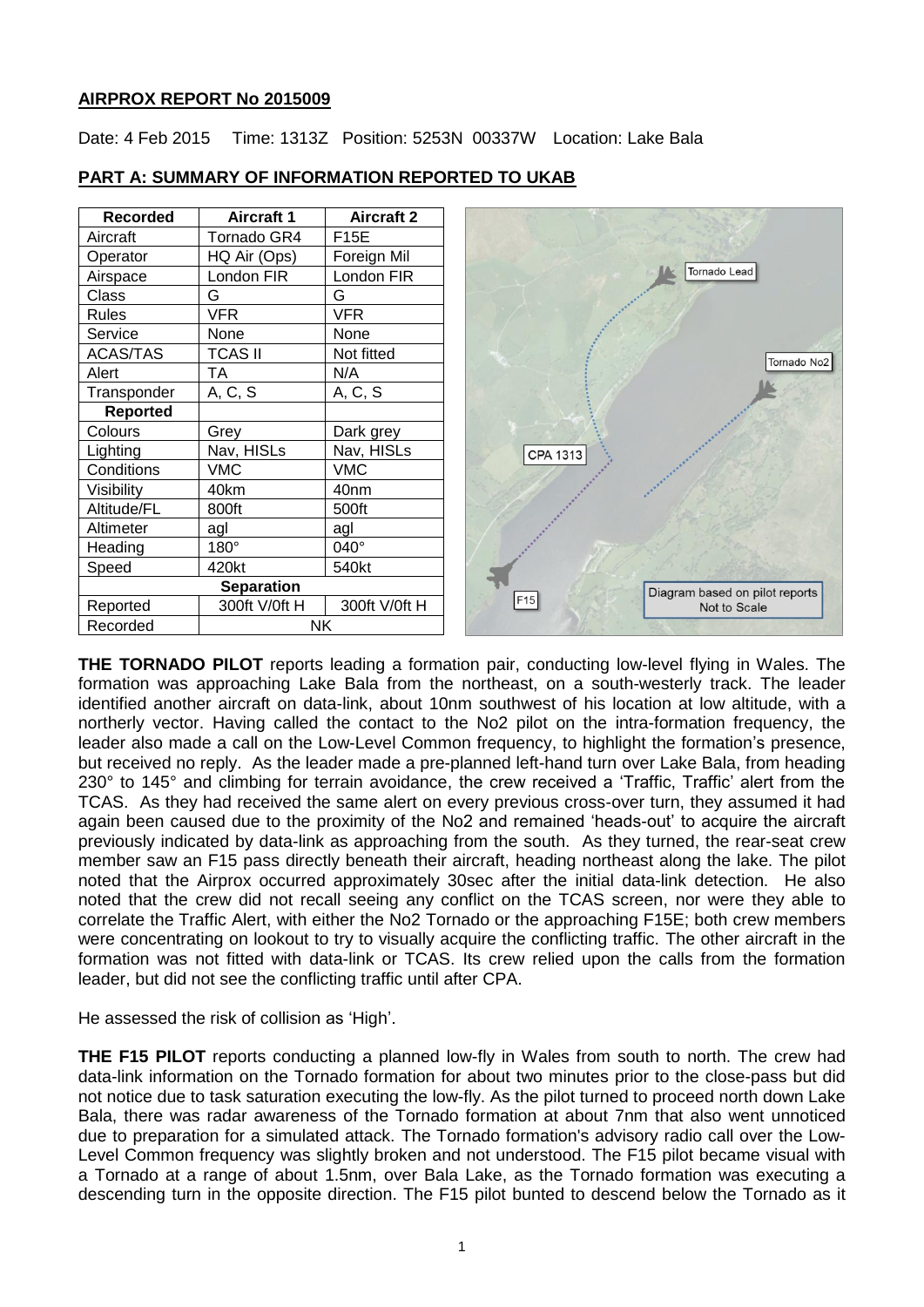passed overhead. At this point another Tornado was seen, which passed closely off the right hand side. The pilot noted that CADS was filed but with incorrect timing due to a change in plan and miscommunication with mission planning members.

He assessed the risk of collision as 'High'.

### **Factual Background**

The weather at RAF Valley was recorded as follows:

METAR EGOV 041250Z 34012KT 9999 FEW032 06/M03 Q1025 BLU NOSIG METAR EGOV 041350Z 35012KT 9999 FEW031 SCT250 06/M03 Q1025 BLU NOSIG

### **Analysis and Investigation**

### **UKAB Secretariat**

The Tornado and F15E pilots shared an equal responsibility for collision avoidance and not to operate in such proximity to other aircraft as to create a collision hazard<sup>1</sup>. A video recording of the Head-up Display (HUD) from Tornado 2 (on the left of the formation) demonstrated that the approaching F15E presented extremely poor visual contrast against higher terrain in the background (to the south). The F15E was more easily discernible in the infra-red image, but this was not presented in the HUD in either aircraft and became apparent only at a late stage, probably as the lead Tornado pilot commenced his left turn; by which time he would have been looking across to the Tornado 2 to ensure deconfliction in the turn.

### **Occurrence Investigation**

The Occurrence Investigation identified that: the approaching F15 was masked from the Tornado crews by terrain, hindering radio calls and aircraft systems and visual acquisition; the formation turn necessitated lookout in directions other than that of the approaching F15; and the F15 sortie was not correctly entered on CADS, denying the crews awareness of potential confliction.

## **Comments**

## **HQ Air Command**

It is now standard practice within the Tornado Force to conduct a Safety Investigation into all reported Airprox. In this incident, the investigation concluded that the largest single factor was terrain masking, in that it was likely that the acquisition of the other aircraft visually, through RT, by TCAS and via data-link were all hindered to some degree by the topography. It also serves to highlight that all technology has its limitations, and that caution needs to be exercised when using technology to cue the visual scan to a particular volume of airspace. The data-link information indicated to the Tornado crew that the F15E was at 2000ft, so it is likely that they were searching for the aircraft above the horizon. It is understood that resident foreign forces adhere to the CADS SOPs as published in the UK Military Low Flying Handbook but, that the F15E's route was not on CADS, is disappointing because this removed an opportunity to deconflict before flight; it may be worth revisiting squadron procedures to establish why a system that usually works well was ineffective in this case. Effective lookout is the final barrier in the avoidance of mid-air collision, and this was degraded in all aircraft due to crew workload; fortunately the F15E pilot saw the Tornado in time to bunt to avoid.

 $\overline{a}$ <sup>1</sup> SERA.3205 Proximity.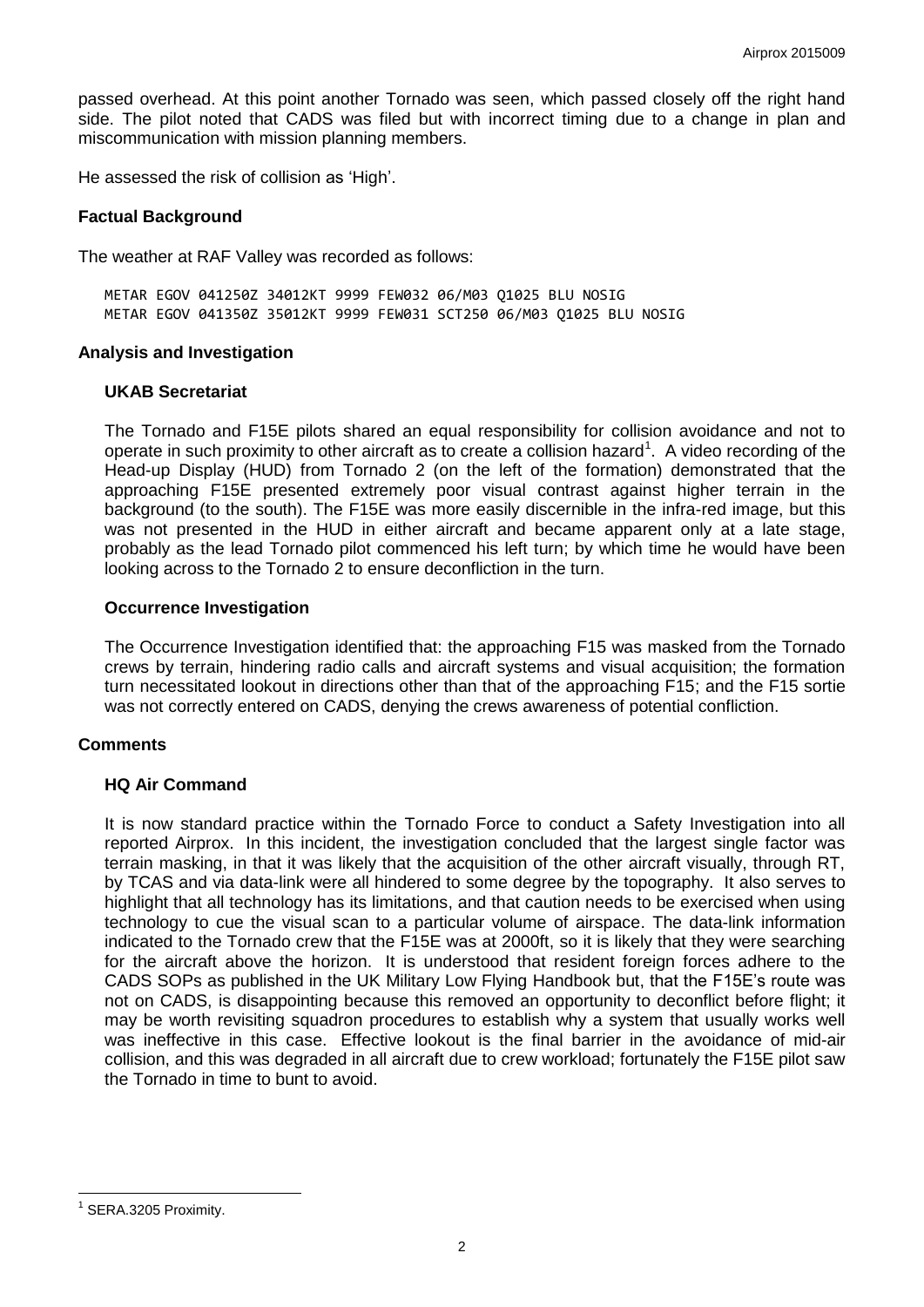# **USAFE**

This is the type of Airprox that CADS was designed to prevent but, obviously, the programme is only as good as the input. In this case maintenance issues delayed the departure of the intended pair's sortie which then went ahead as a singleton; the low-flying booking was amended but, unfortunately, the original CADS input was not. As a result of the Airprox the squadrons have implemented a new procedure to ensure that CADS information is correct and that aircrew cannot launch without knowledge of any late changes to relevant NOTAMs and/or CADS conflicts en route.

## **Summary**

An Airprox was reported when a Tornado GR4 and a Boeing F15E flew into proximity at 1313 on Wednesday 4<sup>th</sup> February 2015. Both crews were operating at low-level under VFR in VMC, not in receipt of an Air Traffic Service.

# **PART B: SUMMARY OF THE BOARD'S DISCUSSIONS**

Information available consisted of reports from the pilots of both aircraft, radar photographs/video recordings (which did not show the incident geometry), a copy of the Head-up Display video recording form Tornado 2 and reports from the appropriate operating authorities.

The Board considered both the crews' actions and the effectiveness of systems designed to provide barriers to mid-air collision (MAC) at low-level. The Tornado crews had correctly planned and briefed their sortie and had the added barrier of the recent fitment of TCAS equipment in the lead Tornado aircraft. The Board noted that fitment of a collision warning system to the Tornado fleet had been the subject of much debate, and were heartened overall at its introduction. Notwithstanding, it was also noted that the lead Tornado crew had stated that their TCAS had generated a TA during every formation turn, and members remarked that use of equipment in regimes for which it was not initially designed often had unintended consequences. In this case, the repeated TCAS TA warnings during formation turns probably served to inure the crew against what was also probably a TCAS TA on the approaching F15E, and the highly dynamic nature of the Tornado's turn meant that azimuth angle-ofarrival for the TA display was likely to be erroneous anyway. Members were aware that these effects were well understood and briefed to crews, but noted that this incident served as an extreme example of the limitations of a system primarily designed for use between CAT aircraft in CAS.

A military aircrew Board member reminded the Board that CADS was not a collision avoidance tool but provided broad situational awareness. In this case, the F15E crew had changed their low-level booking due to a late change in plan but, unfortunately, this had not resulted in an updated CADS input. Consequently, the Tornado formation were not aware of the updated F15E route timings. He opined that, had the confliction been know about by the GR4 crews following amendment of the F15's timings, then the indications provided by other GR4 on-board systems (data-link, radar and TCAS) might have been used to better effect in the knowledge that the confliction existed.

In the event, the lead Tornado aircraft rear-seat crew member saw the F15E as it passed beneath them in their left turn, but the Tornado 2 crew did not see the F15E until it had passed. This was effectively a non-sighting by both these crews because there was no time to warn the lead pilot to take effective avoiding action. Although the Tornado No2 crew would be monitoring the leader's turn, the military member reminded the Board that it was their specific responsibility during this type of turn to continue to clear the area ahead and outside the leader's turn. Unfortunately, either terrain obscuration or lack of contrast meant that they had not seen the approaching F15E. The F15E crew were commended for their frank report, effectively highlighting their task saturation during the simulated attack profile at low-level. Members also noted that, despite this, it had been the F15E pilot's visual acquisition of the lead Tornado which, albeit late, had allowed him to bunt below it and break what was undoubtedly a collision vector between the two.